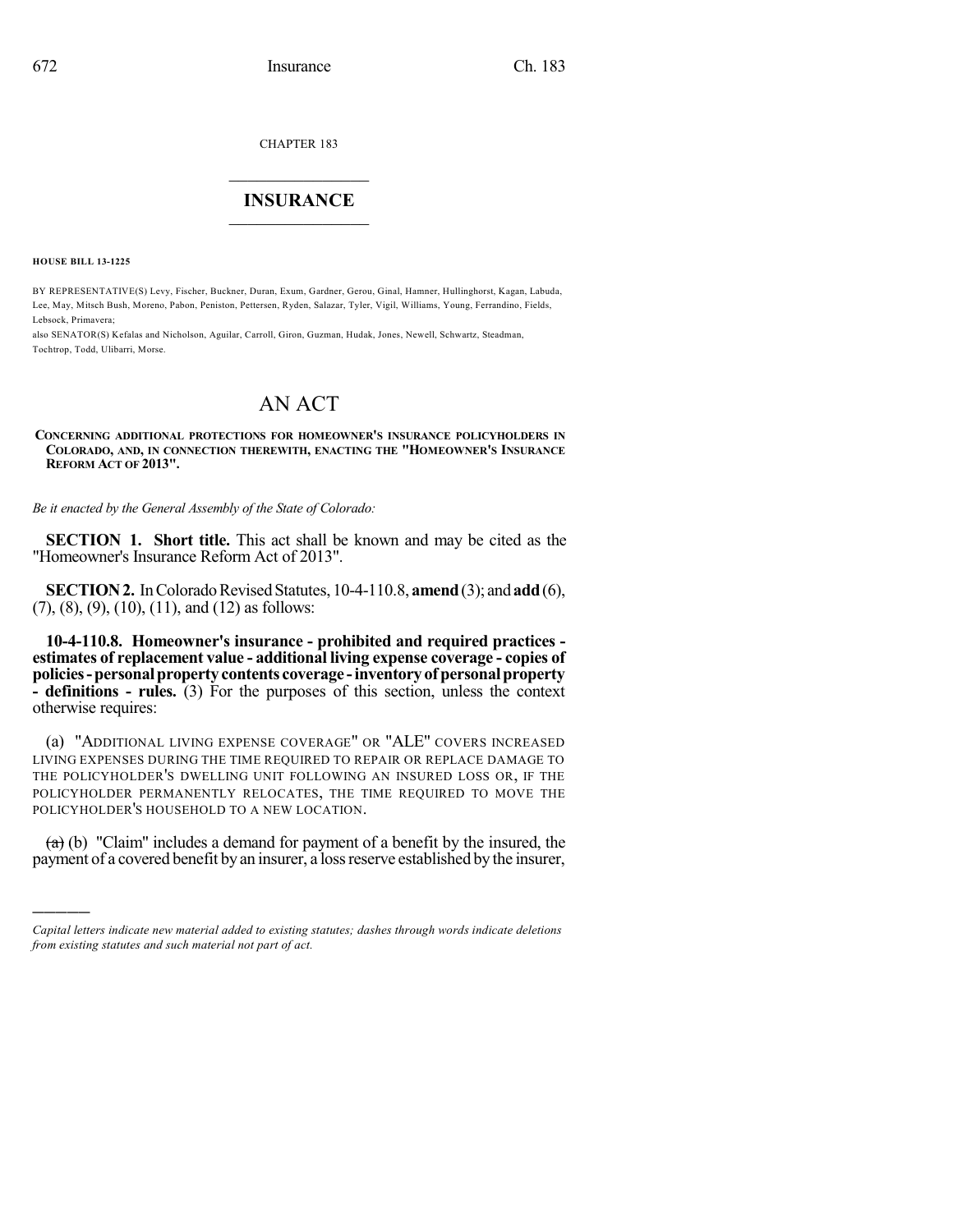### Ch. 183 Insurance 673

a loss adjustment expense incurred by the insurer, or a payment made to the insured.

(c) "DWELLING" MEANS A SINGLE-FAMILY HOME, OTHER THAN A MOBILE HOME, CONDOMINIUM, OR MANUFACTURED HOME, THAT IS USED AS A PRIMARY RESIDENCE BY THE OWNER OF THE DWELLING.

(d) "EXTENDED REPLACEMENT COST COVERAGE" PAYS A DESIGNATED AMOUNT ABOVE THE POLICY LIMIT TO REPLACE A DAMAGED STRUCTURE IF NECESSARY UNDER CURRENT BUILDING CONDITIONS.

 $\left(\mathbf{b}\right)$  (e) "Inquiry" means a request for information regarding the terms, conditions, or coverages afforded under an insurance contract.

(f) "LAW AND ORDINANCE COVERAGE"MEANS COVERAGE FOR INCREASED COSTS OF DEMOLITION, CONSTRUCTION, RENOVATION, OR REPAIR ASSOCIATED WITH THE ENFORCEMENT OF BUILDING ORDINANCES AND LAWS.

(g) "RECOVERABLE DEPRECIATION" MEANS THE DIFFERENCE BETWEEN THE COST TO REPLACE INSURED PROPERTY AND THE ACTUAL CASH VALUE OF THE PROPERTY.

(6) (a) BEFORE ISSUANCE OR RENEWAL OF A REPLACEMENT-COST HOMEOWNER'S INSURANCE POLICY WHOSE DWELLING LIMIT IS EQUAL TO OR GREATER THAN THE ESTIMATED REPLACEMENT COST OF THE RESIDENCE, THE INSURER SHALL MAKE AVAILABLE TO AN APPLICANT THE OPPORTUNITY TO OBTAIN EXTENDED REPLACEMENT-COST COVERAGE AND LAW AND ORDINANCE COVERAGE. AT A MINIMUM, THE INSURER SHALL MAKE AVAILABLE LAW AND ORDINANCE COVERAGE IN AN AMOUNT OF INSURANCE EQUAL TO TEN PERCENT OF THE LIMIT OF THE INSURANCE FOR THE DWELLING AND EXTENDED REPLACEMENT-COST COVERAGE IN AN AMOUNT OF INSURANCE THAT IS AT LEAST TWENTY PERCENT OF THE LIMIT OF THE INSURANCE FOR THE DWELLING. INFORMATION PROVIDED MUST BE ACCOMPANIED BY AN EXPLANATION OF THE PURPOSE, TERMS, AND COST OF THESE COVERAGES. THIS PARAGRAPH (a) DOES NOT APPLY TO ANY HOMEOWNER'S INSURANCE POLICY THAT ALREADY INCLUDES EXTENDED REPLACEMENT-COST COVERAGE AND LAW AND ORDINANCE COVERAGE IN AMOUNTS GREATER THAN OR EQUAL TO THE AMOUNTS SPECIFIED IN THIS PARAGRAPH (a).

(b) ALL HOMEOWNER'S INSURANCE REPLACEMENT COST POLICIES FOR A DWELLING MUST INCLUDE ADDITIONAL LIVINGEXPENSECOVERAGE.THIS COVERAGE MUST BE AVAILABLE FOR A PERIOD OF AT LEAST TWELVE MONTHS AND IS SUBJECT TO OTHER POLICY PROVISIONS. INSURERS SHALL OFFER POLICYHOLDERS THE OPPORTUNITY TO PURCHASE A TOTAL OF TWENTY-FOUR MONTHS OF ALECOVERAGE AND GIVE AN APPLICANT AN EXPLANATION OF THE PURPOSE, TERMS, AND COST OF THIS COVERAGE. THIS PARAGRAPH (b) DOES NOT APPLY TO ANY HOMEOWNER'S INSURANCE POLICY THAT ALREADY INCLUDES AT LEAST TWENTY-FOUR MONTHS OF ALE COVERAGE AS A STANDARD PROVISION.

(7) (a) THE TEXT OF ALL ENDORSEMENTS, SUMMARY DISCLOSURE FORMS, AND HOMEOWNER'S INSURANCE POLICES MUST NOT EXCEED THE TENTH-GRADE READING LEVEL, AS MEASURED BY THE FLESCH-KINCAID GRADE LEVEL FORMULA, OR MUST NOT SCORE LESS THAN FIFTY AS MEASURED BY THE FLESCH READINGEASE FORMULA. INSURERS SHALL REVISE ALL HOMEOWNER'S INSURANCE POLICIES ISSUED OR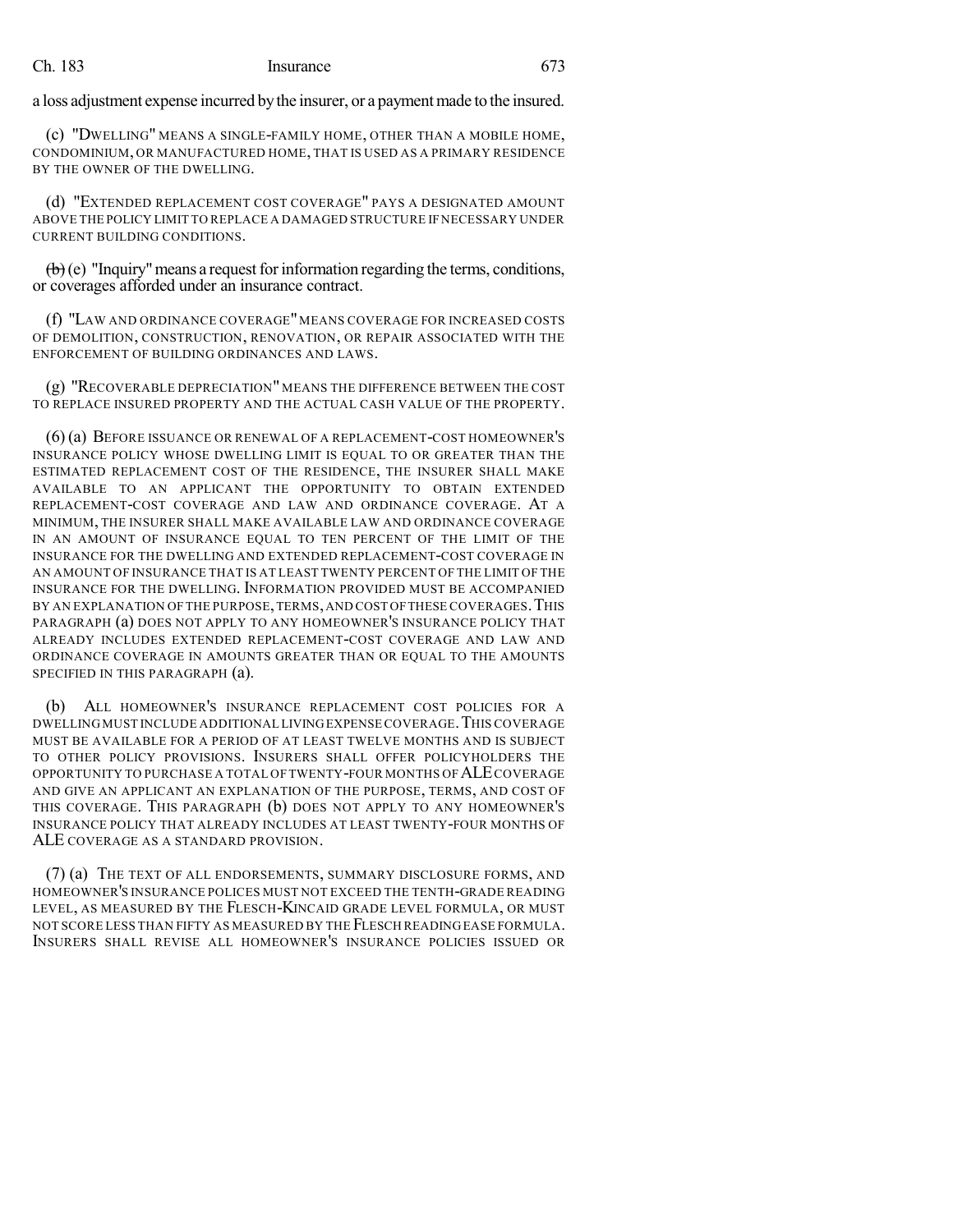RENEWED IN COLORADO ON OR AFTER JANUARY 1, 2015, TO COMPLY WITH THIS SUBSECTION (7). THEREAFTER, ALL HOMEOWNER'S INSURANCE POLICIES MUST COMPLY WITH THIS SUBSECTION (7).

(b) FOR THE PURPOSES OF THIS SUBSECTION (7):

(I) A CONTRACTION, HYPHENATED WORD, OR NUMBERS AND LETTERS, WHEN SEPARATED BY SPACES, COUNT AS ONE WORD;

(II) A UNIT OF WORDS ENDING WITH A PERIOD, SEMICOLON, OR COLON, BUT EXCLUDING HEADINGS AND CAPTIONS, COUNT AS A SENTENCE; AND

(III) A SYLLABLE MEANS A UNIT OF SPOKEN LANGUAGE CONSISTING OF ONE OR MORE LETTERS OF A WORD AS DIVIDED BY AN ACCEPTED DICTIONARY. IF THE DICTIONARY SHOWS TWO OR MORE EQUALLY ACCEPTABLE PRONUNCIATIONS OF A WORD, A PRONUNCIATION CONTAINING FEWER SYLLABLES MAY BE USED.

(IV) "TEXT" INCLUDES ALL PRINTED MATTER EXCEPT THE FOLLOWING:

(A) THE NAME AND ADDRESS OF THE INSURER; THE NAME, NUMBER, OR TITLE OF THE POLICY; THE TABLE OF CONTENTS OR INDEX; CAPTIONS AND SUBCAPTIONS; AND SPECIFICATION PAGES, SCHEDULES, OR TABLES; AND

ANY POLICY LANGUAGE THAT IS DRAFTED TO CONFORM TO THE REQUIREMENTS OF A FEDERAL LAW OR REGULATION; ANY POLICY LANGUAGE REQUIRED BY A COLLECTIVELY BARGAINED AGREEMENT; ANY MEDICAL TERMINOLOGY; ANY WORDS THAT ARE DEFINED IN THE POLICY; AND ANY POLICY LANGUAGE REQUIRED BY LAW OR REGULATION IF THE INSURER IDENTIFIES THE LANGUAGE OR TERMINOLOGY EXCEPTED AND CERTIFIES IN WRITING THAT THE LANGUAGE OR TERMINOLOGY IS ENTITLED TO BE EXCEPTED.

(8) THE INSURER MUST CONSIDER, SUBJECT TO THE INSURER'S UNDERWRITING REQUIREMENTS, AN ESTIMATE FROM A LICENSED CONTRACTOR OR LICENSED ARCHITECT SUBMITTED BY THE POLICYHOLDER AS THE BASIS FOR ESTABLISHING THE REPLACEMENT COST OF A DWELLING.

(9) AT RENEWAL OF A HOMEOWNER'S INSURANCE POLICY, THE INSURER SHALL PROVIDE WRITTEN NOTIFICATION TO THE POLICYHOLDER DESCRIBING CHANGES IN INSURANCE POLICY LANGUAGE THAT ARE APPLICABLE TO THAT RENEWAL PERIOD.

(10) EVERY HOMEOWNER'S INSURANCE CARRIER SHALL MAKE AVAILABLE TO A POLICYHOLDER AN ELECTRONIC OR PAPER COPY OF THE POLICYHOLDER'S INSURANCE POLICY, INCLUDING THE DECLARATION PAGE AND ANY ENDORSEMENTS, WITHIN THREE BUSINESS DAYS AFTER A REQUEST FROM THE POLICYHOLDER. THE POLICYHOLDER SHALL DETERMINE THE METHOD OF DELIVERY. EVERY HOMEOWNER'S INSURANCE CARRIER SHALL MAKE AVAILABLE TO A POLICYHOLDER A CERTIFIED COPY OF THE POLICYHOLDER'S INSURANCE POLICY WITHIN THIRTY DAYS AFTER A REQUEST FROM THE POLICYHOLDER.

(11) (a) IN THE EVENT OF A TOTAL LOSS OF THE CONTENTS OF AN OWNER-OCCUPIED PRIMARY RESIDENCE THAT WAS FURNISHED AT THE TIME OF LOSS,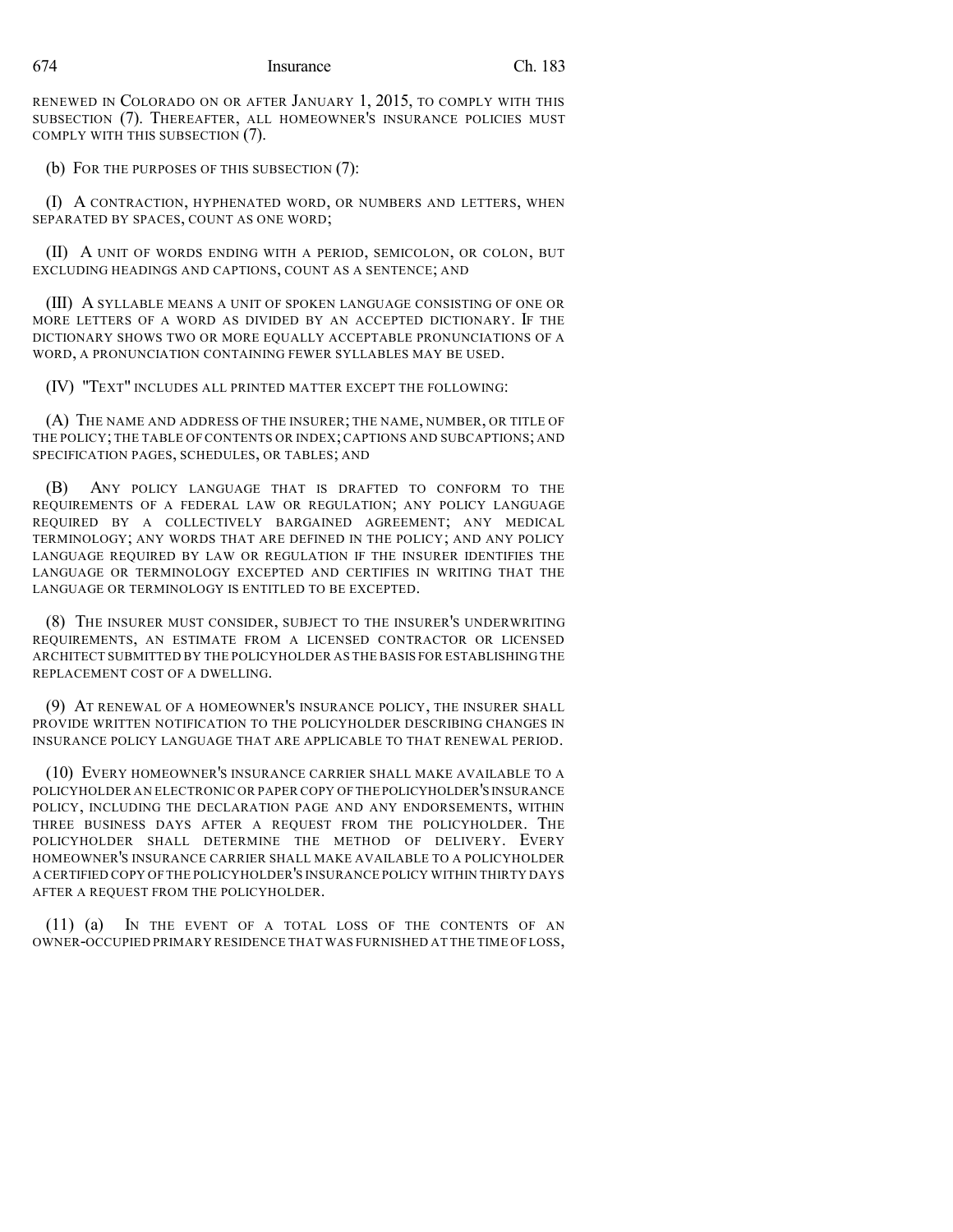### Ch. 183 Insurance 675

THE INSURER SHALL OFFER THE POLICYHOLDER A MINIMUM OF THIRTY PERCENT, OR A LARGER PERCENT BY MUTUAL AGREEMENT OF THE POLICYHOLDER AND INSURER, OF THE VALUE OF THE CONTENTS COVERAGE REFLECTED IN THE DECLARATION PAGE OF THE HOMEOWNER'S POLICY WITHOUT REQUIRING SUBMITTAL OF A WRITTEN INVENTORY OF THE CONTENTS.IN ORDER TO RECEIVE UP TO THE FULL VALUE OF THE CONTENTS COVERAGE, THE POLICYHOLDER MAY ACCEPT THE OFFER UNDER THIS PARAGRAPH (a) AND SUBMIT A WRITTEN INVENTORY AS REQUIRED BY THE INSURER.

(b) IF THE POLICYHOLDER RECEIVES THE DEPRECIATED VALUE OF CONTENTS INSURED UNDER A POLICY, THE INSURER MUST MAKE AVAILABLE TO THE INSURED THE METHODOLOGY USED FOR DETERMINING THE DEPRECIATED VALUE OF THE INSURED CONTENTS.

(c)(I) AN INSURER SHALL ALLOW THE POLICYHOLDER AT LEAST THREE HUNDRED SIXTY-FIVE DAYS AFTER A TOTAL LOSS CLAIM TO SUBMIT AN INVENTORY OF LOST OR DAMAGED PROPERTY.

(II) AN INSURER SHALL ALLOW THE POLICYHOLDER AT LEAST THREE HUNDRED SIXTY-FIVE DAYS AFTER EXPIRATION OF ALE TO REPLACE PROPERTY AND RECEIVE RECOVERABLE DEPRECIATION ON THAT PROPERTY.

(12) (a) NOTWITHSTANDING ANY PROVISION OF A HOMEOWNER'S INSURANCE POLICY THAT REQUIRES THE POLICYHOLDER TO FILE SUIT AGAINST THE INSURER, IN THE CASE OF ANY DISPUTE, WITHIN A PERIOD OF TIME THAT IS SHORTER THAN REQUIRED BY THE APPLICABLE STATUTE OF LIMITATIONS PROVIDED BY LAW, A HOMEOWNER MAY FILE SUCH A SUIT WITHIN THE PERIOD OF TIME ALLOWED BY THE APPLICABLE STATUTE OF LIMITATIONS; EXCEPT THAT THIS PARAGRAPH (a):

(I) DOES NOT REVIVE A CAUSE OF ACTION THAT, AS OF THE EFFECTIVE DATE OF THIS SUBSECTION (12), HAS ALREADY BEEN BARRED BY CONTRACT; AND

(II) APPLIES ONLY TO A CAUSE OF ACTION THAT, AS OF THE EFFECTIVE DATE OF THIS SUBSECTION (12), HAS NOT BEEN BARRED BY CONTRACT.

(b) ON AND AFTER JANUARY 1, 2014, AN INSURER SHALL NOT ISSUE OR RENEW A HOMEOWNER'S INSURANCE POLICY THAT REQUIRES THE POLICYHOLDER TO FILE SUIT AGAINST THE INSURER,IN THE CASE OF ANY DISPUTE, WITHIN A PERIOD OF TIME THAT IS SHORTER THAN REQUIRED BY THE APPLICABLE STATUTE OF LIMITATIONS PROVIDED BY LAW.

**SECTION 3.** In Colorado Revised Statutes, 10-4-111, **amend** (3) as follows:

**10-4-111. Summary disclosure forms required.** (3) Every insurer or its designated agent shall furnish the required disclosure form to:

(a) Applicants for insurance coverage at the time of the initial insurance purchase;

(b) and thereafter on POLICYHOLDERS OF any renewal policy when there are changes in major coverages and exclusions or changes in factors considered in cancellation, nonrenewal, and increase in premium situations; AND